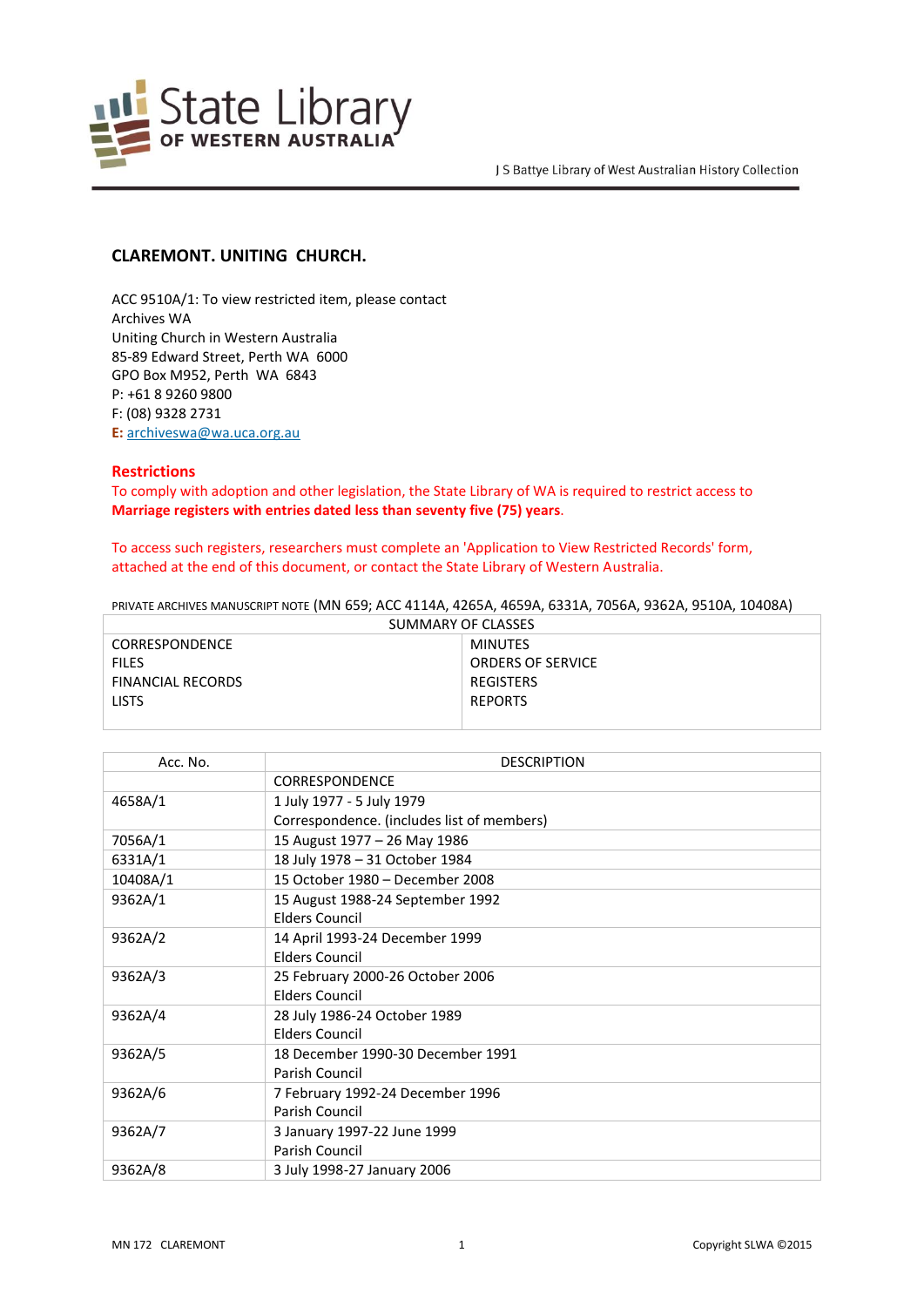

| Acc. No.           | <b>DESCRIPTION</b>                                                 |
|--------------------|--------------------------------------------------------------------|
|                    | Parish Council                                                     |
| 9362A/9            | 18 October 1989 - 6 December 1990                                  |
|                    | <b>Property Committee</b>                                          |
| 9510A/1 RESTRICTED | 15 May 1995 - 18 November 1998                                     |
|                    | Presbytery of Perth                                                |
|                    |                                                                    |
|                    | <b>FILES</b>                                                       |
| 7056A/2            | $1979 - 1981$                                                      |
|                    | Sale of property, Highway Congregational - Wesley Methodist; organ |
| 7056A/3            | 1976 - 1977. Pre-union                                             |
|                    | 10 August 1978 - 9 September 1986. Parish Council                  |
|                    | 8 July 1979 - June 1986. Parish Congregational                     |
|                    | 1986. Stewardship campaign                                         |
| 7056A/4            | 15 August 1979 - 1986                                              |
|                    | <b>Property Committee</b>                                          |
|                    |                                                                    |
|                    | <b>FINANCIAL RECORDS</b>                                           |
| 6331A/2            | 31 December 1977 - 31 December 1980                                |
|                    | <b>Balance Sheets</b>                                              |
|                    |                                                                    |
|                    | <b>LISTS</b>                                                       |
| 10408A/2           | List of ministers from 1901 - 1976                                 |
| 10408A/3           | 1973, 1985, 1991, 1996: St Aidans                                  |
|                    | No date: Swanbourne                                                |
|                    | No date: Graylands<br><b>Members lists</b>                         |
| 4265A/1            | c.1977. Duties of Council of Elders                                |
|                    | c.1977. Ex-Claremont Wesley Congregation                           |
|                    | August 1977. Elders' Visiting Lists                                |
|                    | c.1977. Organisation of Visitation Programme                       |
|                    |                                                                    |
|                    | <b>MINUTES</b>                                                     |
| 10408A/7           | 6 November 1980 - 1 October 1981                                   |
|                    | Afternoon guild. St Aidan's                                        |
|                    |                                                                    |
| 10408A/4           | 14 March 1996 - 6 April 2000                                       |
|                    | Church fellowship. St Aidan's                                      |
|                    |                                                                    |
| 9362A/11           | 12 June 1977-2 February 1997                                       |
|                    | <b>Congregational Meetings</b>                                     |
| 9362A/24           | 10 July 1977 - 24 August 1993                                      |
|                    | Congregation                                                       |
| 6331A/5            | 14 August 1977 - 29 August 1980                                    |
|                    | Congregational Meetings (Swanbourne). Book                         |
| 4114A/1            | 24 April 1983                                                      |
|                    | Congregational Meeting re furniture for Sanctuary                  |
| 9362A/10           | 25 February 1985-14 May 1989                                       |
|                    | <b>Congregation Executive Meetings</b>                             |
| 10408A/5           | 6 September 1998<br>Congregational meeting                         |
|                    |                                                                    |
| 6331A/6            | 20 April 1977 - 29 August 1980                                     |
|                    | Elders Meetings (Swanbourne). Book                                 |
|                    |                                                                    |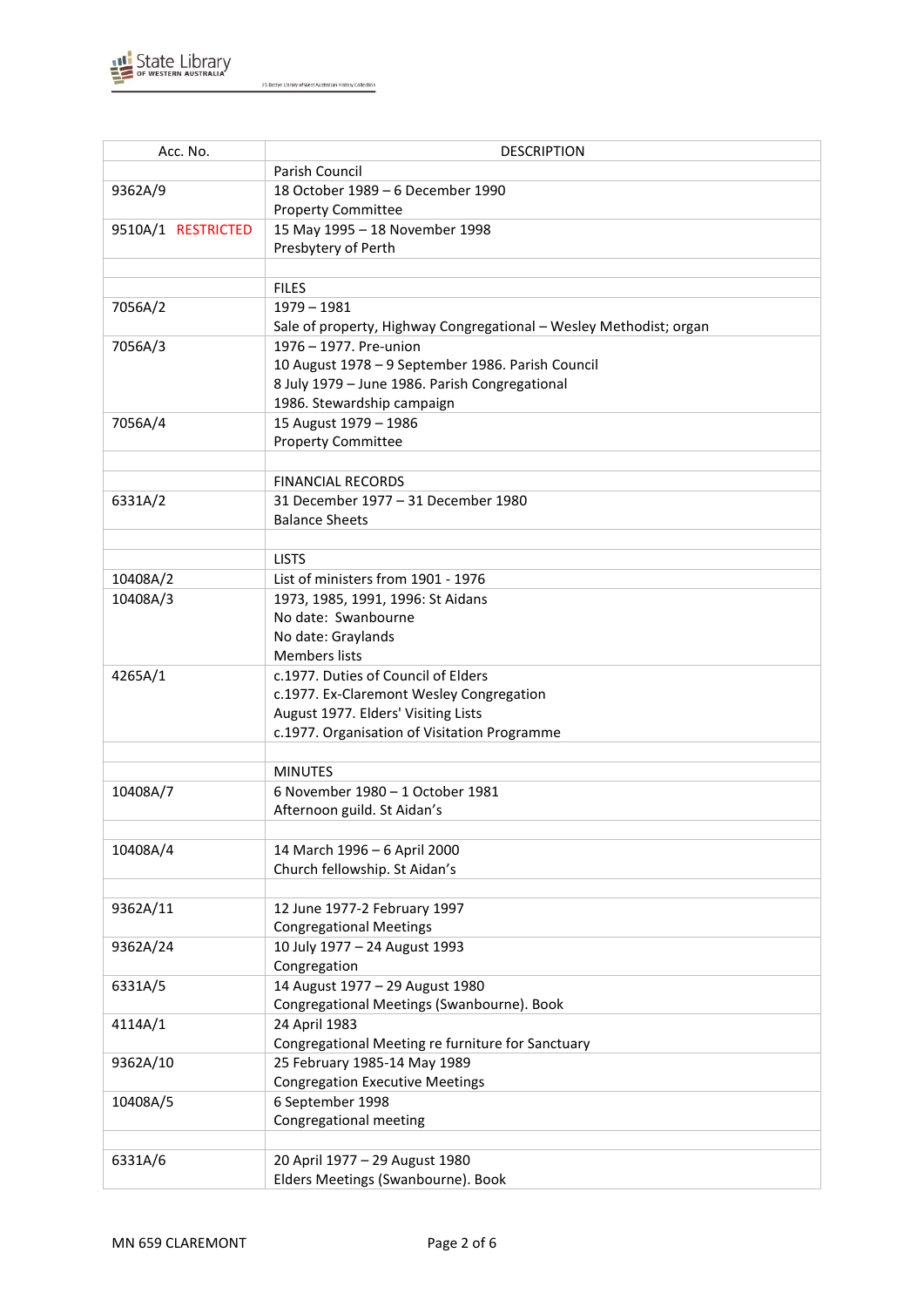

| Acc. No.  | <b>DESCRIPTION</b>                                    |
|-----------|-------------------------------------------------------|
| 9362A/12  | 19 July 1977-19 November 1987                         |
|           | Elders                                                |
| 6331A/7   | 25 February 1981 - 18 November 1982                   |
|           | Elders Meetings (Swanbourne Graylands). Book          |
| 9362A/13  | 14 February 1988-15 December 1994                     |
|           | Elders                                                |
|           |                                                       |
| 9362A/14  | 12 January 1995-18 February 1999                      |
|           | Elders                                                |
| 9362A/15  | 17 February 2000-16 November 2006                     |
|           | Elders                                                |
|           |                                                       |
| 10408A/9  | 13 February 1973 - 19 November 1980                   |
|           | Evening guild. St Aidans                              |
|           |                                                       |
| 10408A/8  | 3 March 1983 - 9 April 1987                           |
|           | Ladies afternoon fellowship. St Aidan's               |
|           |                                                       |
| 9362A/17  | 26 February 1966-5 March 1981                         |
|           | Ladies Guild - contains reports, also pre-UC material |
|           |                                                       |
| 6331A/4   | 4 July 1972                                           |
|           | <b>Leaders Meetings</b>                               |
|           | 14 April 1981                                         |
|           | <b>Elders Meeting</b>                                 |
|           | 4 July 1972                                           |
|           | Ladies Guild (Swanbourne). Envelope                   |
|           |                                                       |
| 6331A/3   | 10 November 1977 - 13 December 1979                   |
|           | Parish Council                                        |
|           | 20 October 1978 - 8 October 1981                      |
|           | Annual General Meetings & Special Meetings. Envelope  |
| 9362A/18  | 13 March 1997-11 February 1999                        |
|           | Parish Council - also contains reports                |
| 9362A/19  | 26 July 1977-10 June 1990                             |
|           | Parish Council Minute Book                            |
| 9362A/20  | 2 August 1990-9 January 1997                          |
|           | Parish Council Minute Book                            |
| 10408A/11 | 12 November 1998 - 11 September 2008                  |
|           | Parish council                                        |
| 9362A/16  | 18 March 1999-18 November 1999                        |
|           | Interim Church Council                                |
|           |                                                       |
| 10408A/10 | 18 May 1997 - 30 November 1997                        |
|           |                                                       |
|           | Parish meeting                                        |
|           |                                                       |
| 10408A/12 | 22 January 2006 - 6 November 2008                     |
|           | Property and finance. St Aidans                       |
|           |                                                       |
|           | <b>ORDERS OF SERVICE</b>                              |
| 4114A/2   | 14 September 1982 - 25 March 1984                     |
|           |                                                       |
|           | <b>REGISTERS</b>                                      |
| 9542A/1   | 13 September 1974 - 4 June 1977                       |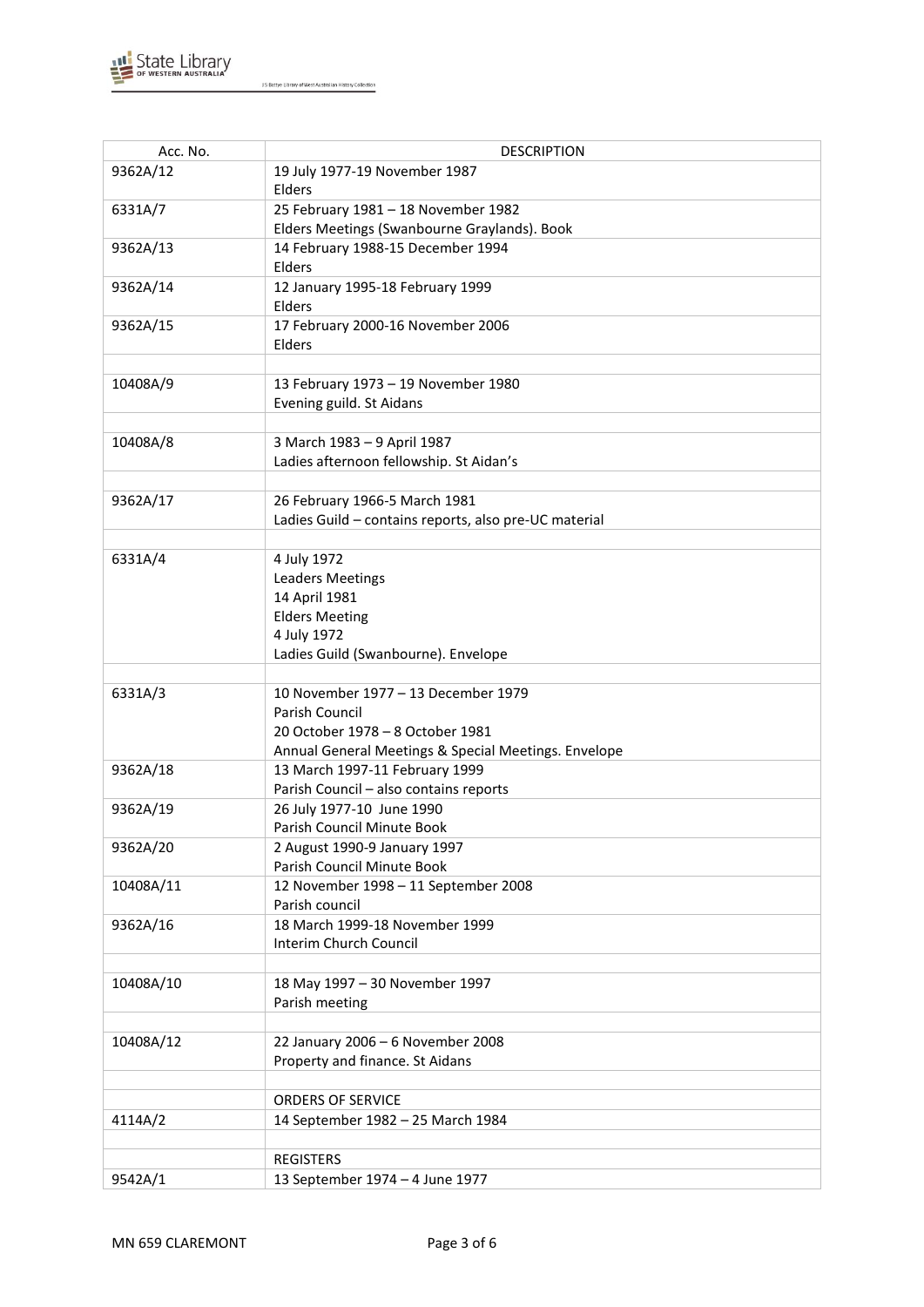

| Acc. No.                                       | <b>DESCRIPTION</b>                                                        |
|------------------------------------------------|---------------------------------------------------------------------------|
| <b>Marriage Registers</b>                      | Marriage register, Presbyterian                                           |
| <b>RESTRICTED</b>                              | 16 July 1977 - 29 March 1980                                              |
|                                                | Marriage register, Uniting Church                                         |
| 9510A/2                                        | 5 April 1980 - 28 January 1984                                            |
| <b>Marriage Registers</b>                      | Marriage register                                                         |
| <b>RESTRICTED</b>                              |                                                                           |
| 9510A/3                                        | 11 February 1984 - 11 April 1987                                          |
| <b>Marriage Registers</b>                      | Marriage register                                                         |
| <b>RESTRICTED</b>                              |                                                                           |
| 9510A/4                                        | 5 April 1987 - 3 June 1989                                                |
| <b>Marriage Registers</b>                      | Marriage register                                                         |
| <b>RESTRICTED</b>                              |                                                                           |
| 9510A/5                                        | 4 June 1989 - 13 April 1991                                               |
| <b>Marriage Registers</b>                      | Marriage register                                                         |
| <b>RESTRICTED</b>                              |                                                                           |
| 9510A/6                                        | 13 April 1991 - 28 November 1992                                          |
| <b>Marriage Registers</b>                      | Marriage register                                                         |
| <b>RESTRICTED</b>                              |                                                                           |
| 9510A/7                                        | 5 December 1992 - 9 November 1994                                         |
| <b>Marriage Registers</b>                      | Marriage register                                                         |
| <b>RESTRICTED</b>                              |                                                                           |
| 9510A/8                                        | 19 November 1989 - 26 January 1997                                        |
| <b>Marriage Registers</b>                      | Marriage register                                                         |
| <b>RESTRICTED</b>                              |                                                                           |
| 9510A/9                                        | 8 February 1997 - 3 April 1999                                            |
|                                                | Marriage register                                                         |
| <b>Marriage Registers</b><br><b>RESTRICTED</b> |                                                                           |
|                                                |                                                                           |
|                                                | <b>REPORTS</b>                                                            |
| 9362A/22                                       | 1982-1995                                                                 |
|                                                | Parish Annual Reports                                                     |
| 10408A/13                                      | June 1999 - December 2001                                                 |
|                                                | Church council                                                            |
| 9362A/23                                       | 8 April 1999-24 November 2005                                             |
|                                                | <b>Property Committee</b>                                                 |
| 9362A/21                                       | 1999-2005                                                                 |
|                                                | <b>Financial Reports</b>                                                  |
| 10408A/14                                      | 21 March 2002 - December 2004                                             |
|                                                | Church council                                                            |
| 10408A/15                                      | 2 October 1980; 17 March 2005 - 11 December 2008                          |
|                                                | Church council. St Aidans                                                 |
|                                                | Includes names on WW2 memorial plaque 1939-1945                           |
| 10408A/16                                      | 2 October 1980; 30 November 1997; 6 September 1998; December 2005 - March |
|                                                | 2009.                                                                     |
|                                                | Property and finance. St Aidans. Includes implementation plan 1999/2000   |
| 10408A/17                                      | $1996 - 1999$                                                             |
|                                                | Annual reports                                                            |
| 10408A/18                                      | $2000 - 2003$                                                             |
|                                                | Annual reports                                                            |
| 10408A/19                                      | $2004 - 2009$                                                             |
|                                                | Annual reports                                                            |

Holdings = 115 cm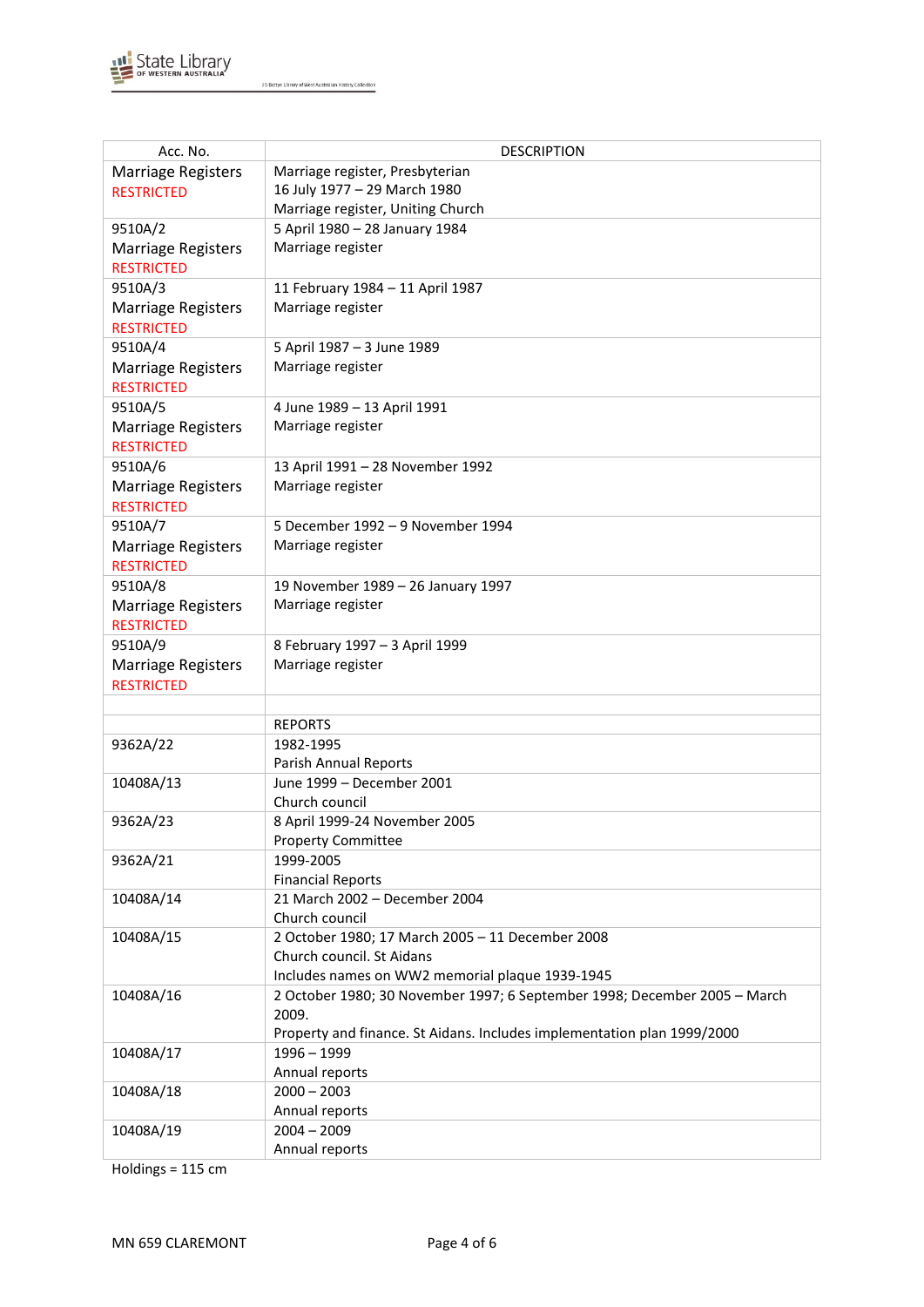

#### *Copyright Restrictions*

*The Commonwealth Copyright Act 1968 regulates copying of unpublished material. It is the user's legal obligation to determine and satisfy copyright.*